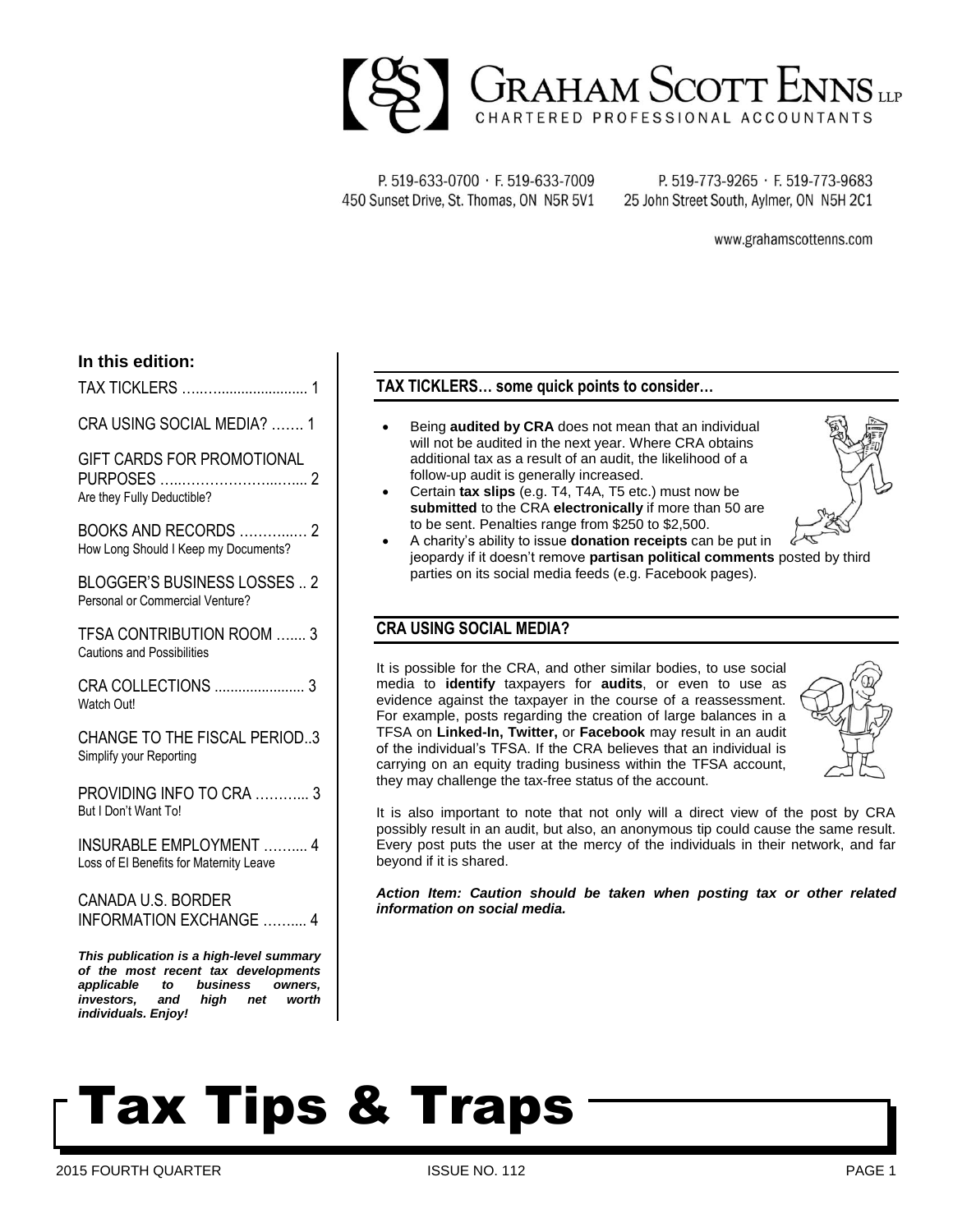#### **GIFT CARDS FOR PROMOTIONAL PURPOSES: Are they Fully Deductible?**



In a November 14, 2014 French **Technical Interpretation**, CRA was asked whether **gift cards** given away for **promotional purposes**, such as those provided to customers or clients, would be classified as a "meal and entertainment" expense which would reduce the deduction for tax purposes by 50%.

CRA indicated that their **general presumption** is that the 50% **reduction would apply** where the **main product** of the issuer of the gift card is **food or beverages**. They noted, however, that this presumption **could be rebutted** with appropriate supporting documentation.

*Action Item: Consider giving gift cards to customers for stores and companies that do not primarily provide food, beverages or entertainment.* 

#### **BOOKS AND RECORDS RETENTION: How Long Should I Keep my Documents?**

In a May 11, 2015 **Technical Interpretation,** CRA was asked about the required period for **records retention.** CRA noted the following:



1. A **corporation's permanent records** (including Minutes of Directors' and Shareholders'

Meetings, share registers, the general ledger, and any contracts or agreements necessary to understand the general ledger entries) must be retained until **two years**  after the corporation is **dissolved**.

- 2. In the absence of an exception, a **corporation's nonpermanent records** must be retained for a period of **six years** after the end of the **last** taxation **year** to which they **relate.** For example, invoices for the purchases of capital assets must generally be kept for 6 years after they are disposed, not just 6 years after purchase. All non-permanent corporate records on hand at the date of dissolution must be retained for **two years after** the date of **dissolution.**
- 3. Permanent records of an **unincorporated business** must be retained for **six years** after the end of the taxation year in which the business ceased, while other records must be retained for six years after the end of the last taxation year to which they relate.

*Action Item: Review internal controls to ensure the permanent and non-permanent records (such as invoices for the purchase of capital assets) are retained for the appropriate length of time.*

#### **BLOGGER'S BUSINESS LOSSES: Personal or Commercial Venture?**

In a June 19, 2015 **Tax Court of Canada** case, at issue was whether a former radio personality and sports journalist could claim **business losses** incurred for the 2011 and 2012 years to offset his other income. During these years, the taxpayer started and operated a **sports blog** with the intention of **selling advertising.** At question was whether he was operating a business or simply financing a hobby.



#### **Taxpayer wins**

The Court found that the taxpayer was **carrying on a business** and, therefore, was **entitled to deduct losses** in 2011 and 2012. The Court examined the taxpayer's "business-like" behaviour including:

- The **taxpayer's training** The taxpayer had over 20 years' experience in sports reporting. He was not a sports fan believing he could be a journalist, rather, a professional sportswriter believing he could be a businessman.
- The **taxpayer's intended course of action** While the taxpayer did not write a formal business plan or make financial projections, he did have a simple plan: write a quality blog and the sponsors will come. Although the taxpayer's course of action may have displayed poor business judgement, it was not lacking such commercial substance to conclude the venture was personal.
- The **capability** of the venture to show a **profit** The taxpayer was not able to provide any solid data on projections, comparisons or readership numbers, rather he just provided a suggestion that readership was increasing. While not helpful, this was not fatal to his case.
- The **profit and loss experience** in the past years This was not a significant issue as there were no past years to address.

The Court also noted that even if there is a **personal pursuit** (the taxpayer was a sports journalist and a sports fan), if the **operations** are carried out in a **sufficiently commercial** manner, the venture would still be considered a **source of income** (in other words, a **business**).

*Action Item: When starting a business, ensure to fully document and execute "business-like" behavior to support the commercial substance of the venture.*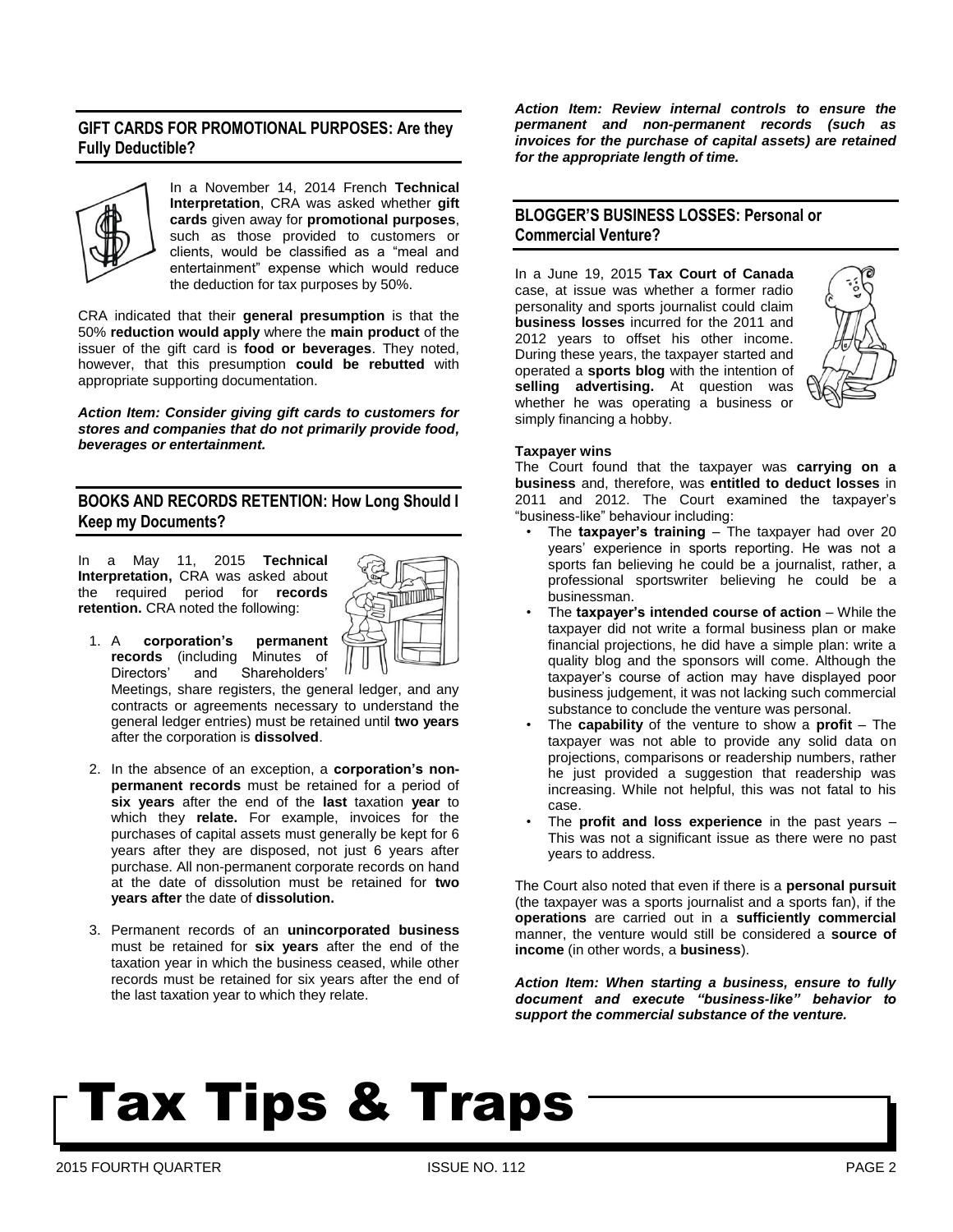#### **TFSA CONTRIBUTION ROOM: Cautions and Possibilities**

Although withdrawals from a TFSA are **added to the available contribution room**, the limit is increased only at the start of the **following calendar year**. As such, a series of **contributions and withdrawals** within a calendar



year can expose the individual to significant costs in the form of a **1% per month tax** on excess contributions.

Also note that if an **adult child**, or other **relative**, has TFSA contribution room available, a **gift or loan** may be made to that person so that they may invest in their TFSA account. This would essentially **convert taxable investment income** of the wealthier person **into tax-free** income of the other.

TFSA contribution limits for specific individuals can be found by logging onto "**My Account"** at [www.cra.gc.ca.](http://www.cra.gc.ca/) Caution, however, must be taken when relying on these balances as the CRA may not have the most current information.

*Action Item: Before contributing to a TFSA, individuals should consider their contribution room so as to avoid tax on excess contributions.* 

#### **CRA COLLECTIONS: Watch Out!**

The **CRA** has **special abilities to collect debts** from taxpayers where amounts are left outstanding for too long. Some of the issues to be considered when dealing with CRA collections include:

- CRA has the ability to **garnish** one's **bank account** or **wages.**
- can **reduce government**<br> **ents**. such as CPP, when **payments**, such as amounts are outstanding.



- If a taxpayer is disputing an assessment or amount outstanding, payment of the assessed amount will **not generally impact** the success, or failure, of their objection.
- It may be beneficial to **pay** the **outstanding amount** even if an assessment will be disputed. If the objection is successful, the CRA will pay taxable interest of 3% to individuals (1% to corporations). If unsuccessful, the taxpayer will avoid non-deductible interest CRA charges of 5%. These rates are re-evaluated quarterly.
- In some cases, CRA is **restricted** in their **ability to collect** where a taxpayer has objected or appealed. However, the Tax Act **does not limit** collections for debts such as **source deductions**, and **GST/HST**.
- Collection restrictions may be lifted where a delay puts collection **at risk**.
- **Giving** assets to non-arm's length parties (such as a spouse or child) in an attempt to prevent CRA from collecting, can cause the recipient to also be liable for a portion of the tax debt.

*Action Item: Consider paying an amount in dispute with CRA to avoid accruing non-deductible interest should you lose your Objection or Appeal.*

#### **REQUEST FOR A CHANGE TO THE FISCAL PERIOD: Simplify your Reporting**



In an October 16, 2014 **Technical Interpretation**, CRA noted that they may **accept** a **change** to a taxpayer's **fiscal period**. However, the request to change should only be approved when the request is prompted **solely** on **sound business reasons** other than to obtain a tax benefit. Changes for the personal

convenience of the taxpayer and to defer taxes would not be permitted.

CRA provided a non-exhaustive list of reasons that could constitute a **sound business reason**:

- a corporation changes its fiscal period to end on the **same date** as its **parent** or **associated** company;
- a corporation changes its fiscal period to end when its **inventory** is at a seasonally low level;
- a corporation changes its fiscal period to **ease financial reporting**.

*Action Item: If it makes sense, due to a sound business reason, to change the fiscal period, contact us to consider making an application.* 

#### **PROVIDING INFORMATION TO CRA: But I Don't Want To!**



In a May 14, 2015 **Federal Court of Canada** case, the taxpayer was found to be in **contempt of Court** for not providing CRA with documents as ordered. This case is an **example** of what may occur when **documents** are not

**provided**, as requested, to CRA. The actions proceeded as follows:

- March 3, 2013 CRA made seven **requests** of documents to be provided in 30 days.
- July 12, 2013 CRA obtained a **Court Order** requesting the documents.